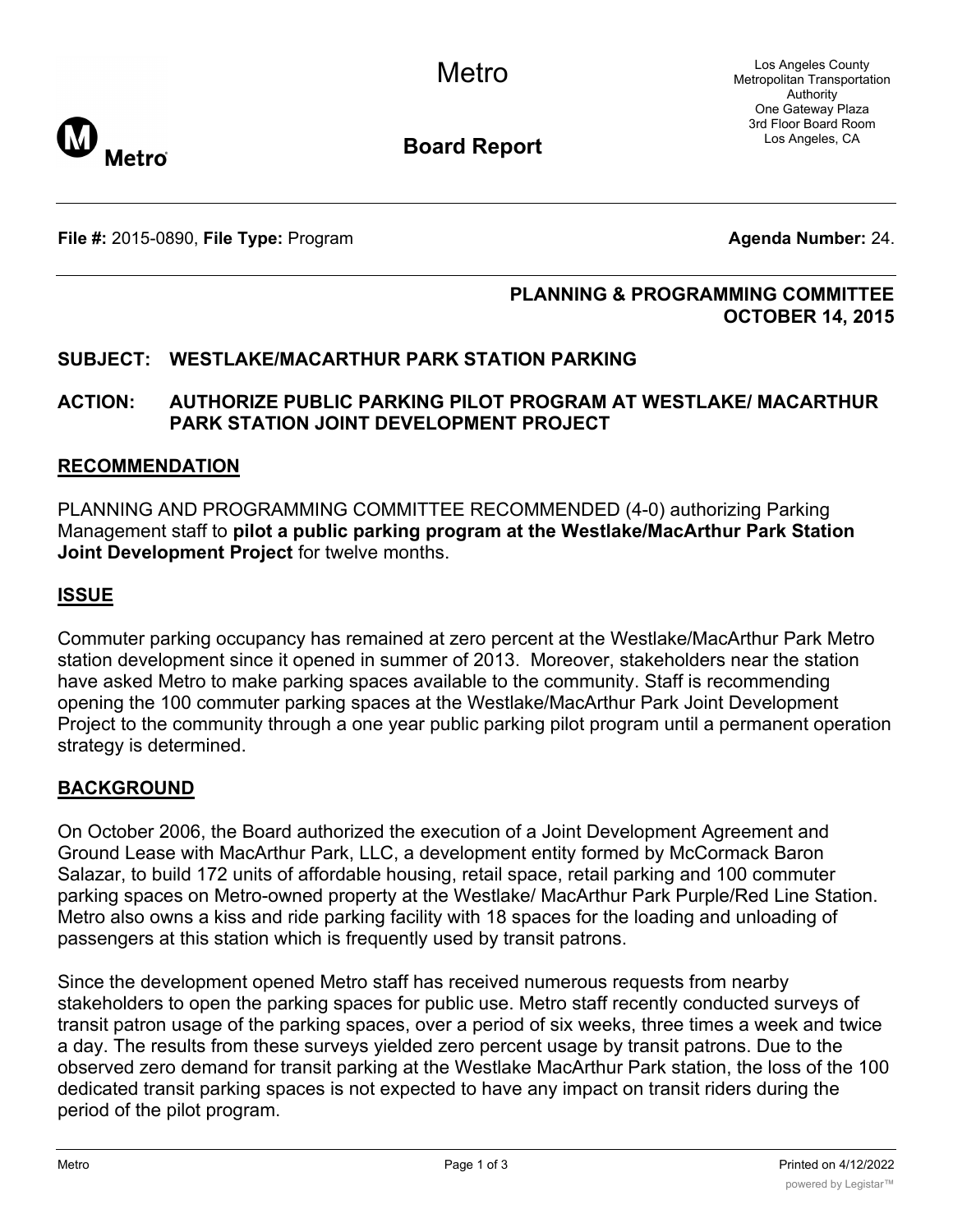## **DISCUSSION**

Underutilization of commuter parking spaces at this station can mainly be attributed to the demographics in the community, including lower rates of car ownership and the mid-line location of the station. Further, parking at the MacArthur Park station development is not desirable for those commuting to downtown Los Angeles as the downtown destination is nearby, therefore there is little savings in commute time or efficiency. In addition, residents in the community are served by rail and bus service and are able to walk or bike to their nearby transit station.

The local business community and other stakeholders have indicated a scarcity and need for additional public parking in the area. Opening these parking spaces to the community would generate revenue for Metro while a long term parking management solution is developed for this location, through the Supportive Transit Parking Program (STPP) Master Plan study discussed below.

In September 2015 the Metro Board authorized the award of the contract to Walker Parking Consultants for the development of a comprehensive Supportive Transit Parking Program (STPP) Master Plan. The STPP will address short and longer term parking demand and management issues at this and other locations throughout the system. The study will be completed by fall of 2016 and will identify a permanent use for the spaces at this facility. Thus the subject program will be a pilot for twelve months and phase into a month to month basis thereafter, pending the final recommendations of the Master Plan.

Parking Management staff has submitted Risk Allocation Matrix (RAM) - New Initiatives to lease out excess Metro owned property for interim parking purpose and a shared use paid public parking pilot program. The MacArthur Park Station public parking program can become a demonstration model for these new initiatives.

### **DETERMINATION OF SAFETY IMPACT**

Making parking spaces available at the Westlake/MacArthur Park station will not create any safety impacts because they will operate within the existing infrastructure. Implementation of this program at this location will only require the installation of signage and potential equipment programming to manage the program.

### **FINANCIAL IMPACT**

Metro Parking Management staff will operate the 100 commuter spaces through a paid monthly public parking program using current staffing. The program will generate approximately \$100,000 per year in gross revenue.

### Impact to Budget

Annual revenues generated from the public parking program at this location would be restored back to the General Funds. The sources of funds are Proposition A, C and TDA Administration for the Parking Master Plan and General Funds (for the signage).